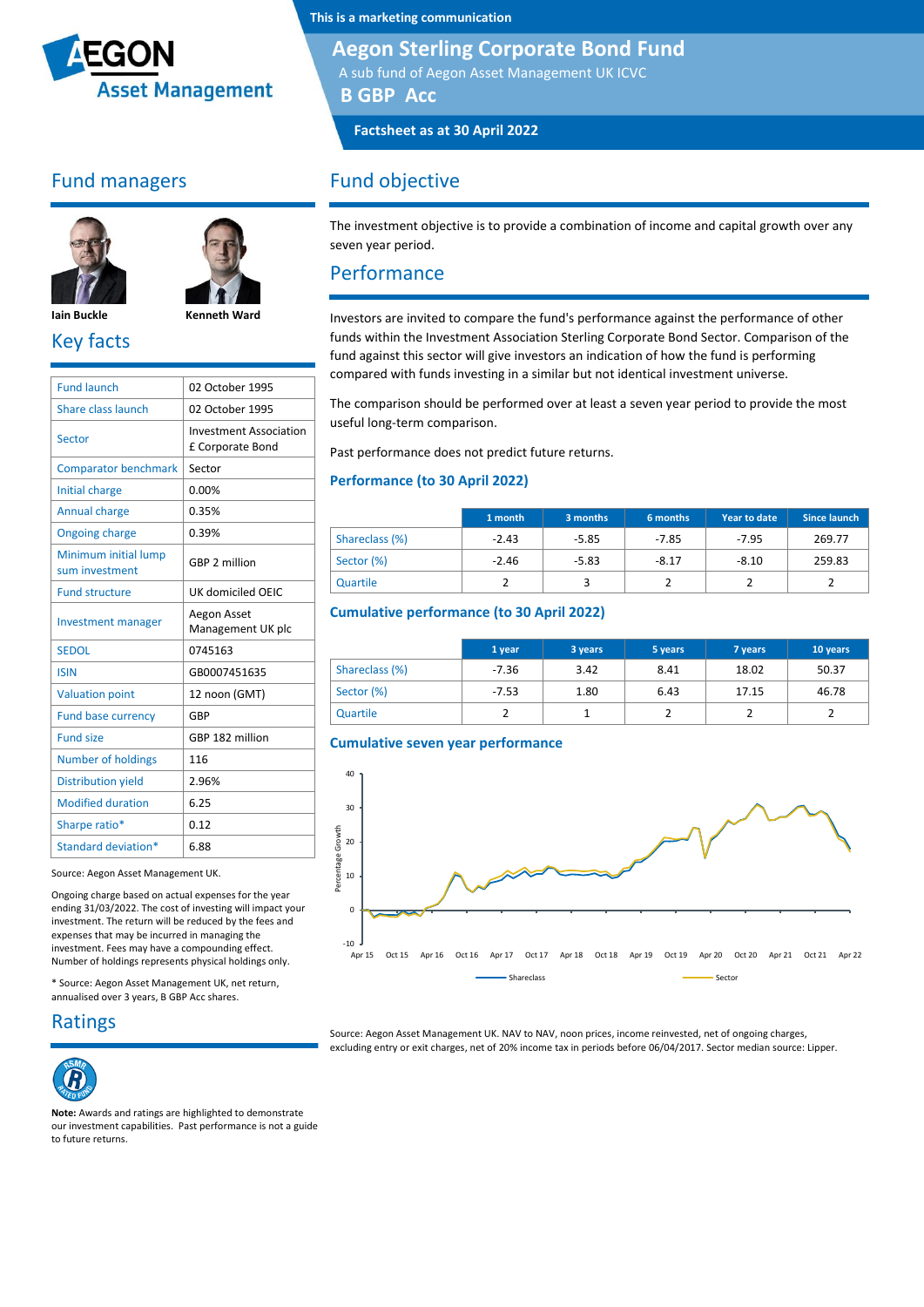## Discrete year performance

The table below shows performance over rolling discrete 12-month periods. Past performance does not predict future returns.

|                | 30/04/2022 |      |      |      | 30/04/2021 30/04/2020 30/04/2019 30/04/2018 30/04/2017 30/04/2016 30/04/2015 30/04/2014 30/04/2013 |      |      |      |      |       |
|----------------|------------|------|------|------|----------------------------------------------------------------------------------------------------|------|------|------|------|-------|
| Shareclass (%) | $-7.36$    | 5.74 | 5.58 | 3.27 | 1.51                                                                                               | 7.68 | 1.10 | 7.56 | 0.98 | 17.31 |
| Sector (%)     | $-7.53$    | 4.62 | 5.41 | 3.27 | 1.12                                                                                               | 8.93 | 1.18 | 8.71 | 0.32 | 15.31 |
| Quartile       |            |      |      |      |                                                                                                    |      |      |      |      |       |

Source: Aegon Asset Management UK. NAV to NAV, noon prices, income reinvested, net of ongoing charges, excluding entry or exit charges, net of 20% income tax in periods before 06/04/2017. Sector median source: Lipper.

## Sector allocation (%)



# Credit rating breakdown (%)



# Top 10 holdings (%)

| TESCO PROPERTY F SINK 6.0517% 13/10/2039     | 1.7  |  |  |
|----------------------------------------------|------|--|--|
| HSBC BNK CAO FND STER 1 VAR 05/11/2168       | 1.6  |  |  |
| SP MANWEB PLC 4.875% 20/09/2027 EMTN         |      |  |  |
| AVIVA PLC VAR 20/05/2058 EMTN                | 1.5  |  |  |
| ELECTRICITE DE FRANCE 5.875% 18/07/2031 EMTN | 1.5  |  |  |
| THAMES WATER UTIL FIN 2.625% 24/01/2032 EMTN | 1.4  |  |  |
| TELEREAL SECURIT SINK 6.1645% 10/12/2031 B4  |      |  |  |
| GOLDMAN SACHS GROUP IN 6.875% 18/01/2038     |      |  |  |
| BANK OF AMERICA CORP 8.125% 02/06/2028 EMTN  |      |  |  |
| HEATHROW FUNDING LTD 4.625% 31/10/2046 EMTN  |      |  |  |
| <b>Total</b>                                 | 14.8 |  |  |

## Maturity breakdown (%)